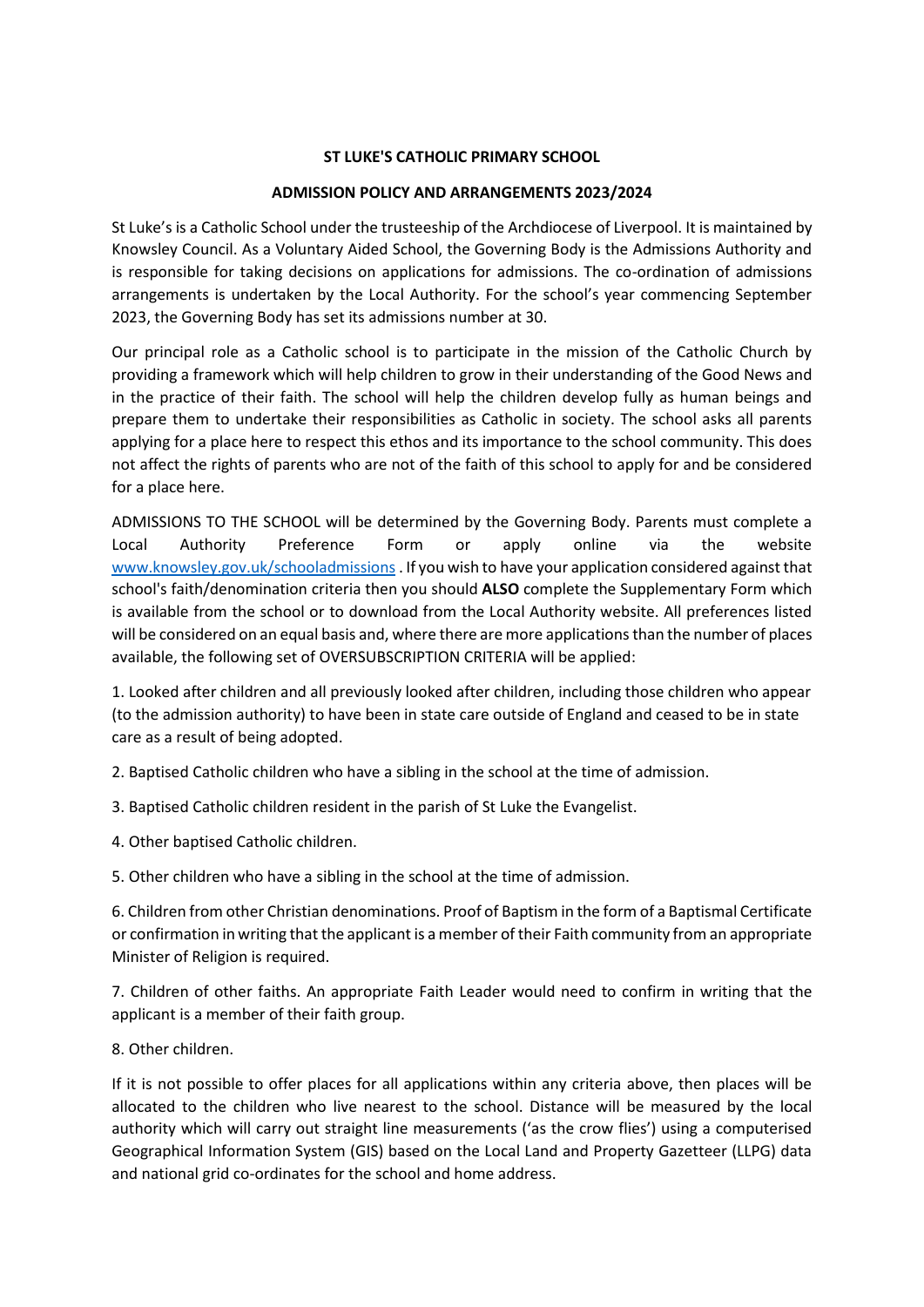Children with a Statement of Special Educational Needs or Education Health Care Plan that names a school will be offered place without using the admission criteria and will count as part of the school's published admission number.

## **Notes:**

a. All applications submitted before the national closing date will be considered equally and included in the Local Authority initial allocation of school places. Applications received after the national closing date will be processed in accordance with the Knowsley admissions scheme for schools detailed in the Knowsley admissions information booklets.

b. A Looked After Child is a child who is (a) in the care of a Local Authority, or (b) being provided with accommodation by a Local Authority in the exercise of their Social Services functions (under section 22(1) of the Children Act 1989. A previously Looked After Child is one who immediately moved on from that status after becoming subject to an adoption, child arrangements order or special guardianship order.

c. All applicants are required to complete a Supplementary Information Form (SIF) in order to provide faith information if they wish their child to be considered within a faith criterion of the oversubscription policy. The SIF should be completed in addition to the home LA application form (preference form) and returned directly to the school by the closing date of 15 January. Applicants who complete a school SIF but do not name the school on the LA common application form will be disregarded. Applicants who do not complete a SIF will still be considered for a place in the school but cannot be considered as a faith applicant.

# **Definition of a Baptised Catholic**

For a child to be considered as a Catholic evidence of a Catholic Baptism is required.

A Baptised Catholic can also be defined as one who has been baptised by the Rites of Baptism of one of the various Churches in communion with the See of Rome (cf Catechism of the Catholic Church 1203). Written evidence of this baptism can be obtained by recourse to the Baptismal Registers of the church in which the baptism took place.

### Or

A person who has been baptised in a separate ecclesial community and subsequently received into full communion with the Catholic Church by the Rite of Reception of Baptised Christians into the Full Communion of the Catholic Church. Written evidence of their reception into full communion with the Catholic Church can be obtained by recourse to the Register of Receptions, or in some cases a subsection of the Baptismal Registers of the Church in which the Rite of Reception took place.

The Governing Body will require written evidence in the form of a Certificate of Reception before applications for school places can be considered for categories of 'Baptised Catholics'. A Certificate of Reception is to include full name, date of birth, date of reception and parent(s) name(s). The certificate must also show that it is copied from the records kept by the place of reception.

Those who have difficulty obtaining written evidence of baptism for a good reason, may still be considered as baptised Catholics but only after they have been referred to the parish priest who after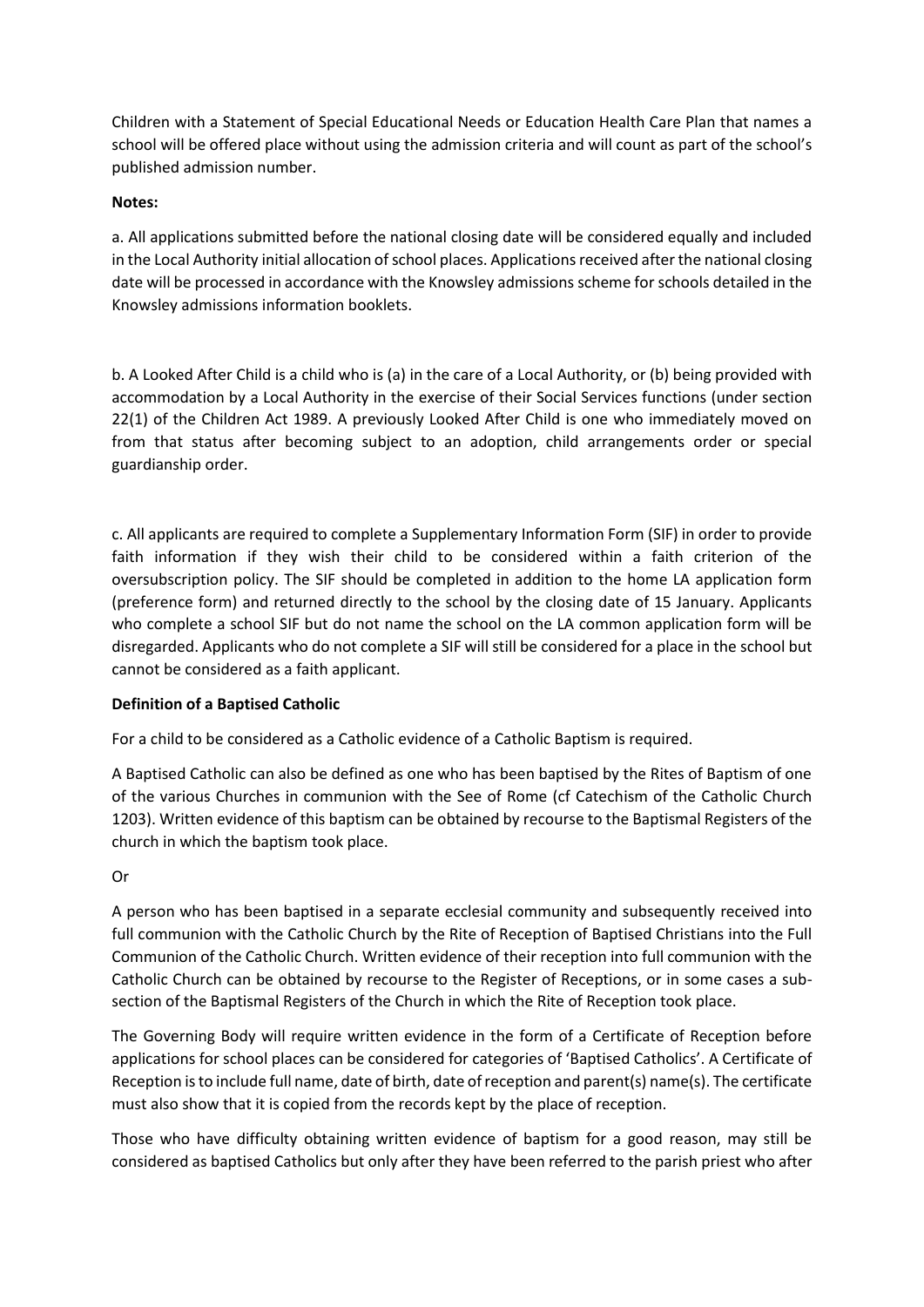consulting with the Episcopal Vicar, will decide how the question of baptism is to be resolved and how written evidence is to be produced in accordance with the law of the Church.

d. "Children of other Christian denominations" means: children who belong to other churches and ecclesial communities which, acknowledging God's revelation in Christ, confess the Lord Jesus Christ as God and Saviour according to the Scriptures, and, in obedience to God's will and in the power of the Holy Spirit commit themselves: to seek a deepening of their communion with Christ and with one another in the Church, which is his body; and to fulfil their mission to proclaim the Gospel by common witness and service in the world to the glory of the one God, Father, Son and Holy Spirit. An ecclesial community which on principle has no credal statements in its tradition, is included if it manifests faith in Christ as witnessed to in the Scriptures and is committed to working in the spirit of the above. All members of Churches Together in England and of CYTÛN are deemed to be included in the above definition, as are all other churches and ecclesial communities that are in membership of any local Churches Together Group (by whatever title) on the above basis. Other faiths are defined as organisations whose values are based on faith and/or beliefs, which have a mission based on social values of a particular faith.

Other faiths are defined as organisations whose values are based on faith and/or beliefs, which have a mission based on social values of a particular faith.

e. Home address is considered to be the address where the child normally lives. Applicants should not state a childminder's or other relative's address. It may be necessary to carry out checks to confirm addresses given are genuine and parents may therefore be asked to provide documentary evidence of their child's home address.

f. Sibling is defined in these arrangements as full, half or brother or step-brothers and sisters, adopted and foster brothers and sisters who are living at the same address

and are part of the same family unit. This does not include cousins or other family relationships.

g. A waiting list for children who have not been offered a place will be kept and will be ranked according to the Admission Criteria. The waiting list does not consider the date the application was received or the length of time a child's name has been on the waiting list. This means that a child's position on the list may change if another applicant is refused a place and their child has higher priority in the admissions criteria. The waiting list will be retained until at least the end of December of the relevant year of the admissions process.

h. For 'In Year' applications received outside the normal admissions round, if places are available they will be offered to those who apply. Direct application to the school can now be made under this heading. If there are places available but more applicants than places then the published oversubscription criteria for the relevant year group will be applied. A waiting list for those who have not been offered a place will be kept until the end of the relevant academic term.

i. If an application for admission has been turned down by the Governing Body, parents can appeal to an Independent Appeals Panel. Parents must be allowed at least twenty school days from the date of notification that their application was unsuccessful to submit that appeal. Parents must give reasons for appealing in writing and the decision of the Appeals Panel is binding on the Governors.

j. The Governing Body reserve the right to withdraw the offer of a school place where false evidence is received in relation to the application.